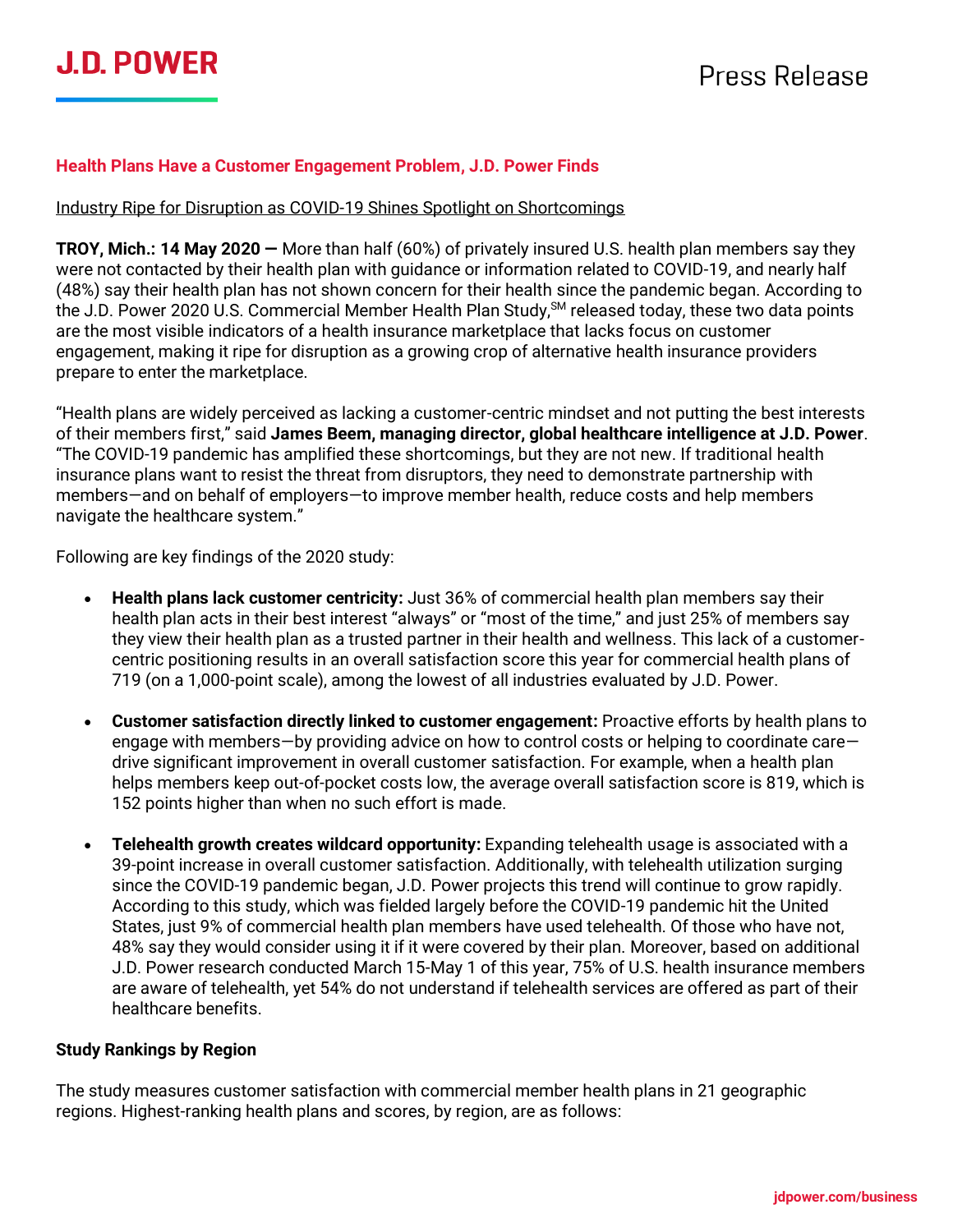- California: **Kaiser Foundation Health Plan** (784)
- Colorado: **Kaiser Foundation Health Plan** (718)
- East South Central: **Blue Cross and Blue Shield of Alabama** (761)
- Florida: **Humana** (783)
- Heartland: **Blue Cross and Blue Shield of Kansas City** (719)
- Illinois/Indiana: **Blue Cross and Blue Shield of Illinois** (733)
- Maryland: **Kaiser Foundation Health Plan** (802)
- Massachusetts: **Blue Cross and Blue Shield of Massachusetts** (722)
- Michigan: **Blue Cross and Blue Shield of Michigan** (736)
- Minnesota/Wisconsin: **HealthPartners** (721)
- Mountain: **Regence BlueCross BlueShield of Utah** (723) and **SelectHealth** (723)
- New Jersey: **Horizon Blue Cross and Blue Shield of New Jersey** (728)
- New York: **Independent Health Association** (783)
- Northeast: **Anthem Blue Cross and Blue Shield of Connecticut** (726)
- Northwest: **Kaiser Foundation Health Plan** (739)
- Ohio: **Aetna** (727)
- Pennsylvania: **Geisinger Health Plan** (739)
- South Atlantic: **Kaiser Foundation Health Plan** (791)
- Southwest: **Cigna** (730)
- Texas: **Humana** (797)
- Virginia: **Aetna** (735)

The U.S. Commercial Member Health Plan Study, now in its 14<sup>th</sup> year, measures satisfaction among members of 149 health plans in 21 regions throughout the United States by examining six key factors: billing and payment; cost; coverage and benefits; customer service; information and communication; and provider choice. The study also measures several other key aspects of the experience and member engagement. The study is based on responses from 31,283 commercial health plan members and was fielded from January through March 2020.

For more information about the U.S. Commercial Member Health Plan Study, visit [https://www.jdpower.com/business/resource/commercial-member-health-plan-study.](https://www.jdpower.com/business/resource/commercial-member-health-plan-study)

To view the online press release, please visit [http://www.jdpower.com/pr-id/2020053.](http://www.jdpower.com/pr-id/2020053)

**J.D. Power** is a global leader in consumer insights, advisory services and data and analytics. These capabilities enable J.D. Power to help its clients drive customer satisfaction, growth and profitability. Established in 1968, J.D. Power has offices serving North America, Asia Pacific and Europe.

#### **Media Relations Contacts**

Geno Effler, J.D. Power; Costa Mesa, Calif.; 714-621-6224; [media.relations@jdpa.com](mailto:media.relations@jdpa.com) John Roderick; Huntington, NY.; 631-584-2200; [john@jroderick.com](mailto:john@jroderick.com)

**About J.D. Power and Advertising/Promotional Rules** [www.jdpower.com/business/about-us/press](http://www.jdpower.com/business/about-us/press-release-info)[release-info](http://www.jdpower.com/business/about-us/press-release-info)

> # # # NOTE: Twenty-one charts follow.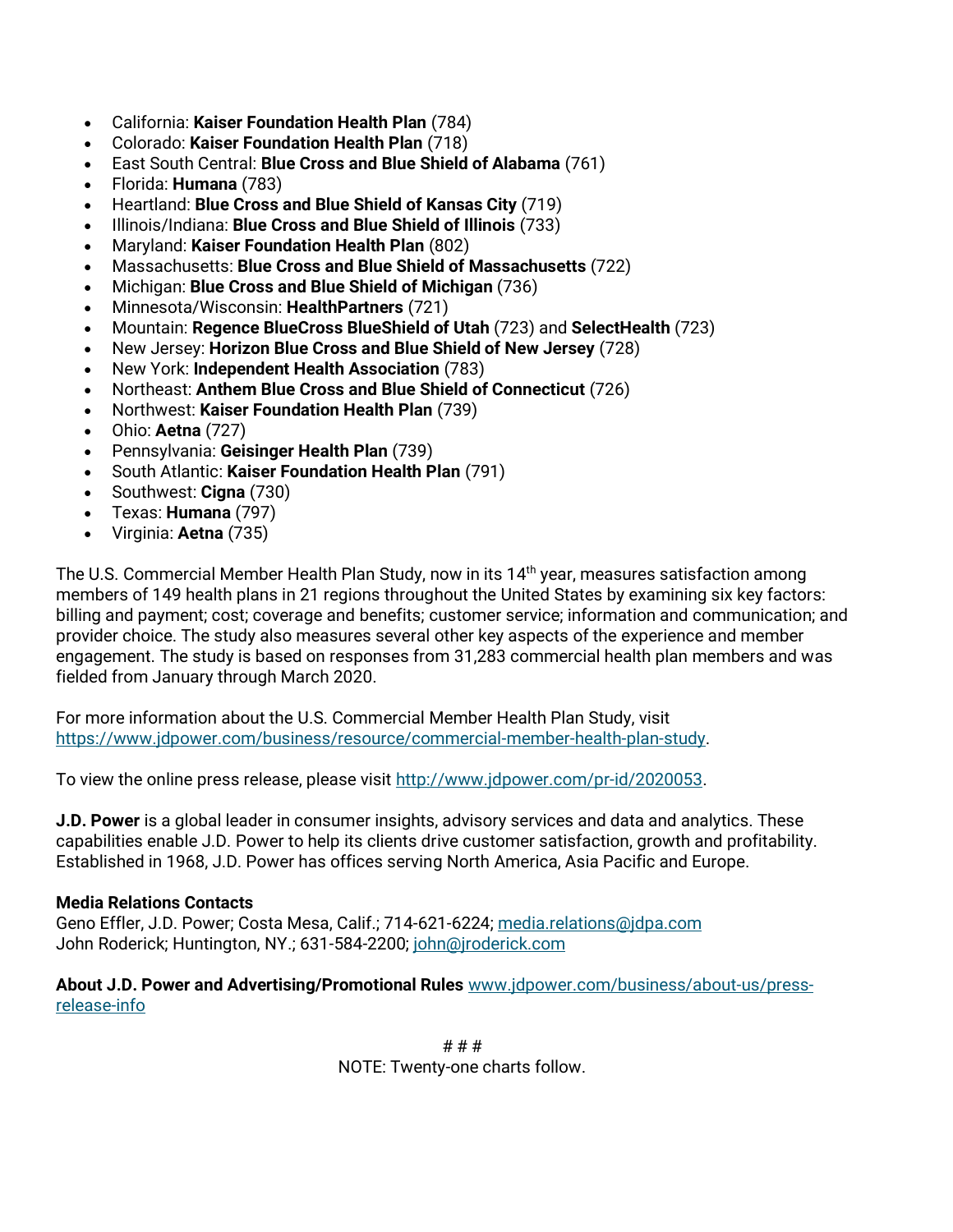

*Source: J.D. Power 2020 U.S. Commercial Member Health Plan Study SM*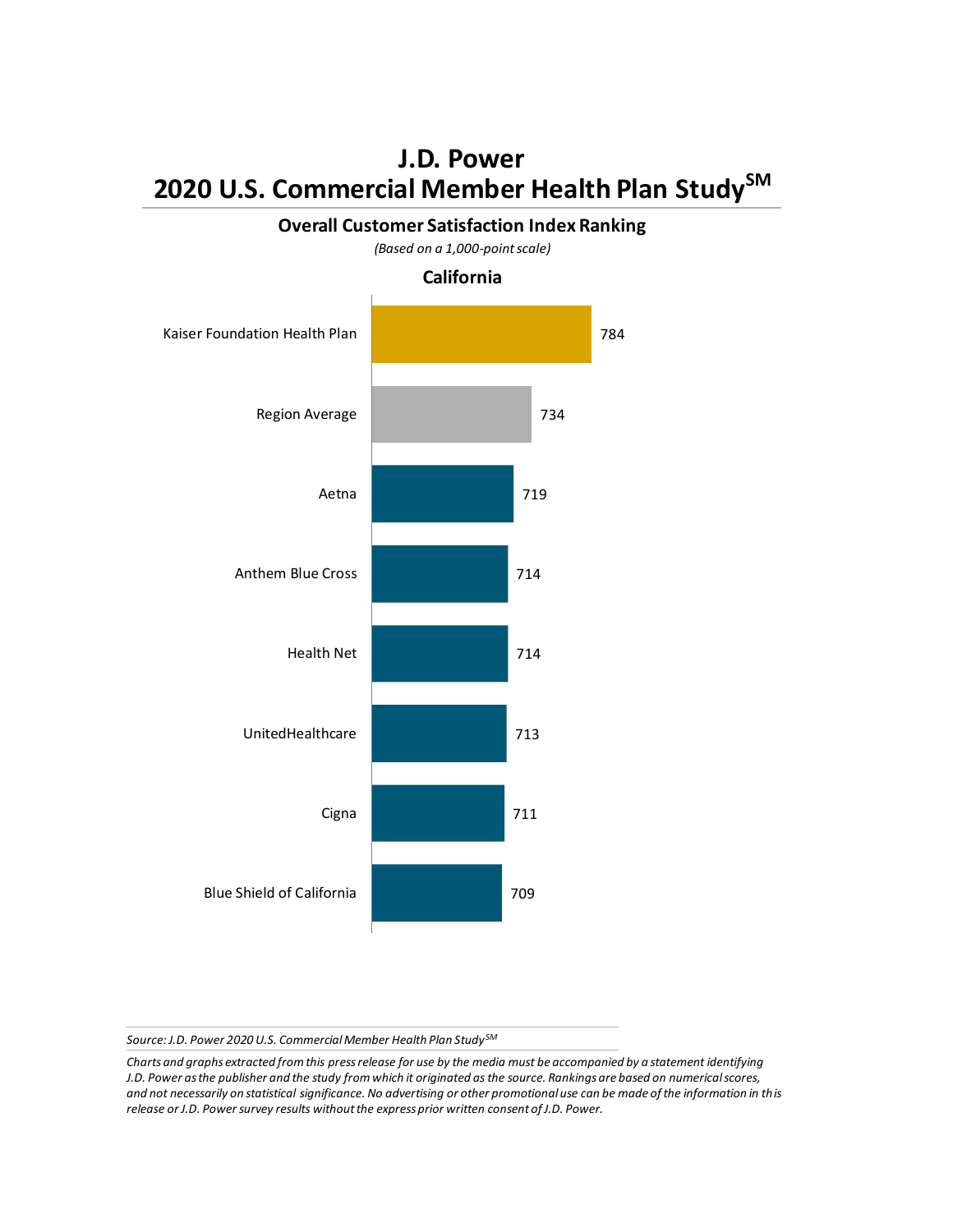

**Overall Customer Satisfaction Index Ranking**

*Source: J.D. Power 2020 U.S. Commercial Member Health Plan Study SM*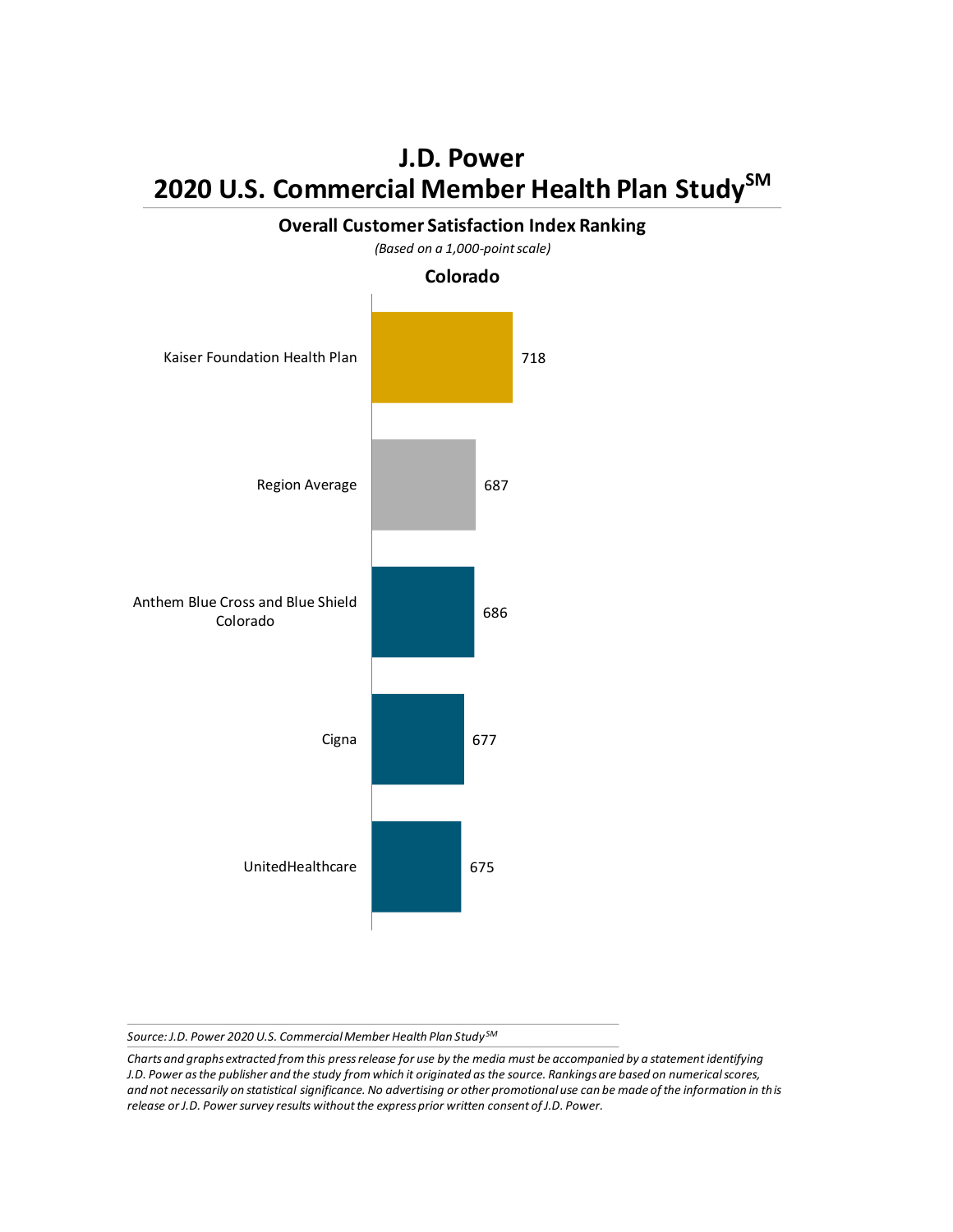#### **Overall Customer Satisfaction Index Ranking**

*(Based on a 1,000-point scale)*

**East South Central**



*Note: East South Central includes Alabama, Kentucky, Louisiana, Mississippi, and Tennessee.*

*Source: J.D. Power 2020 U.S. Commercial Member Health Plan Study SM*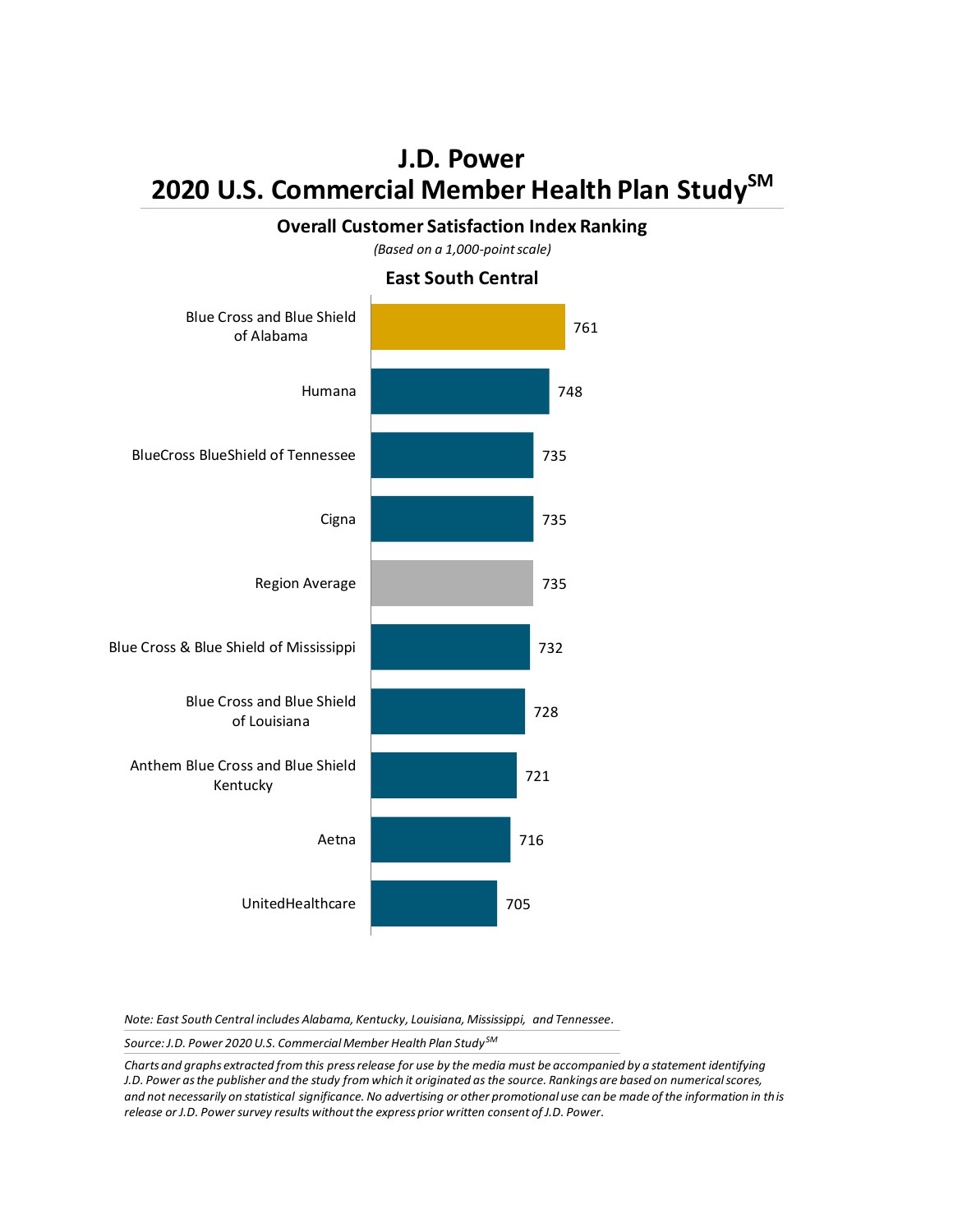

**Overall Customer Satisfaction Index Ranking**

*Source: J.D. Power 2020 U.S. Commercial Member Health Plan Study SM*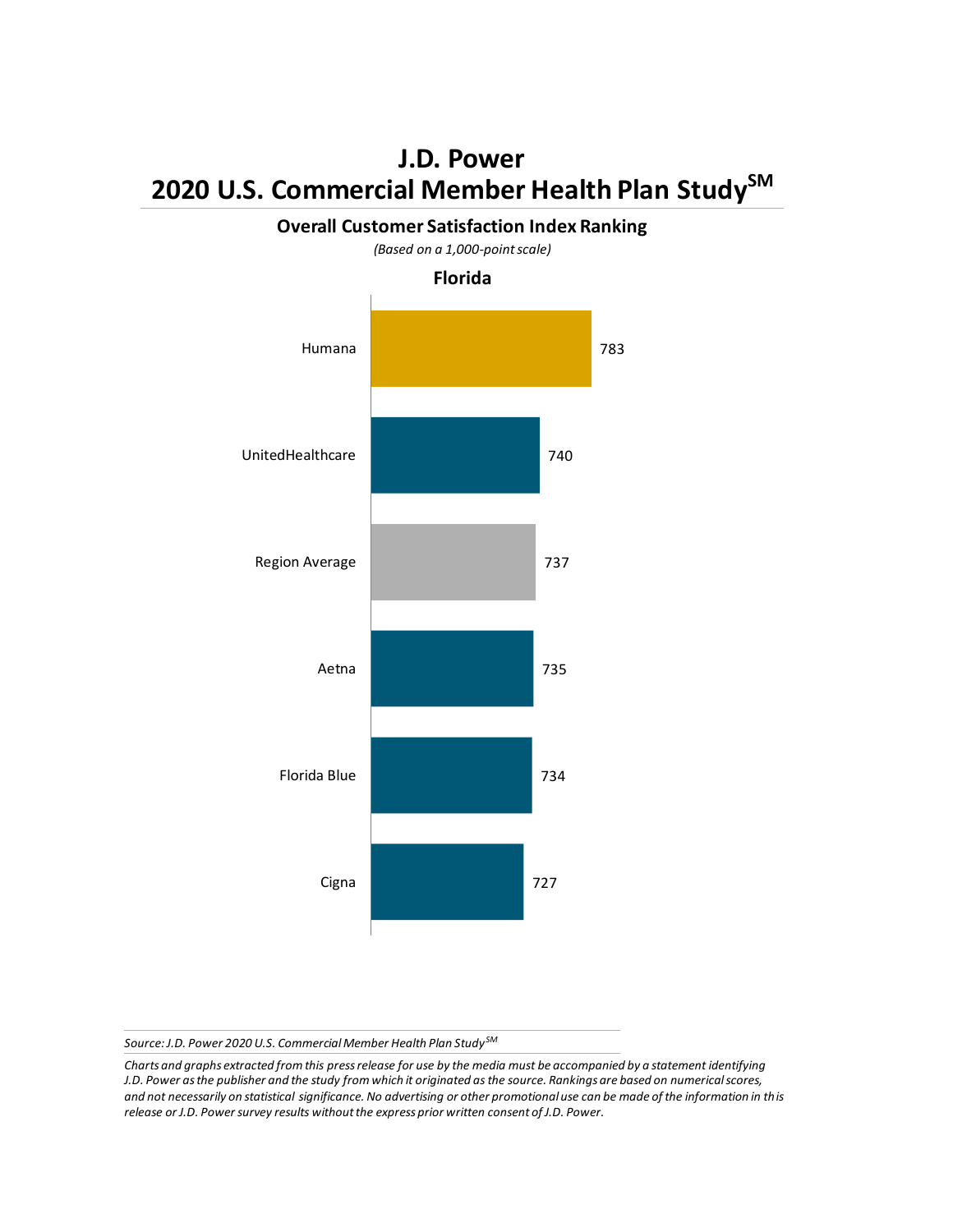#### **Overall Customer Satisfaction Index Ranking**

*(Based on a 1,000-point scale)*

#### **Heartland**



*Note: Heartland includes Arkansas, Iowa, Kansas, Missouri, Nebraska, and Oklahoma.*

*Source: J.D. Power 2020 U.S. Commercial Member Health Plan Study SM*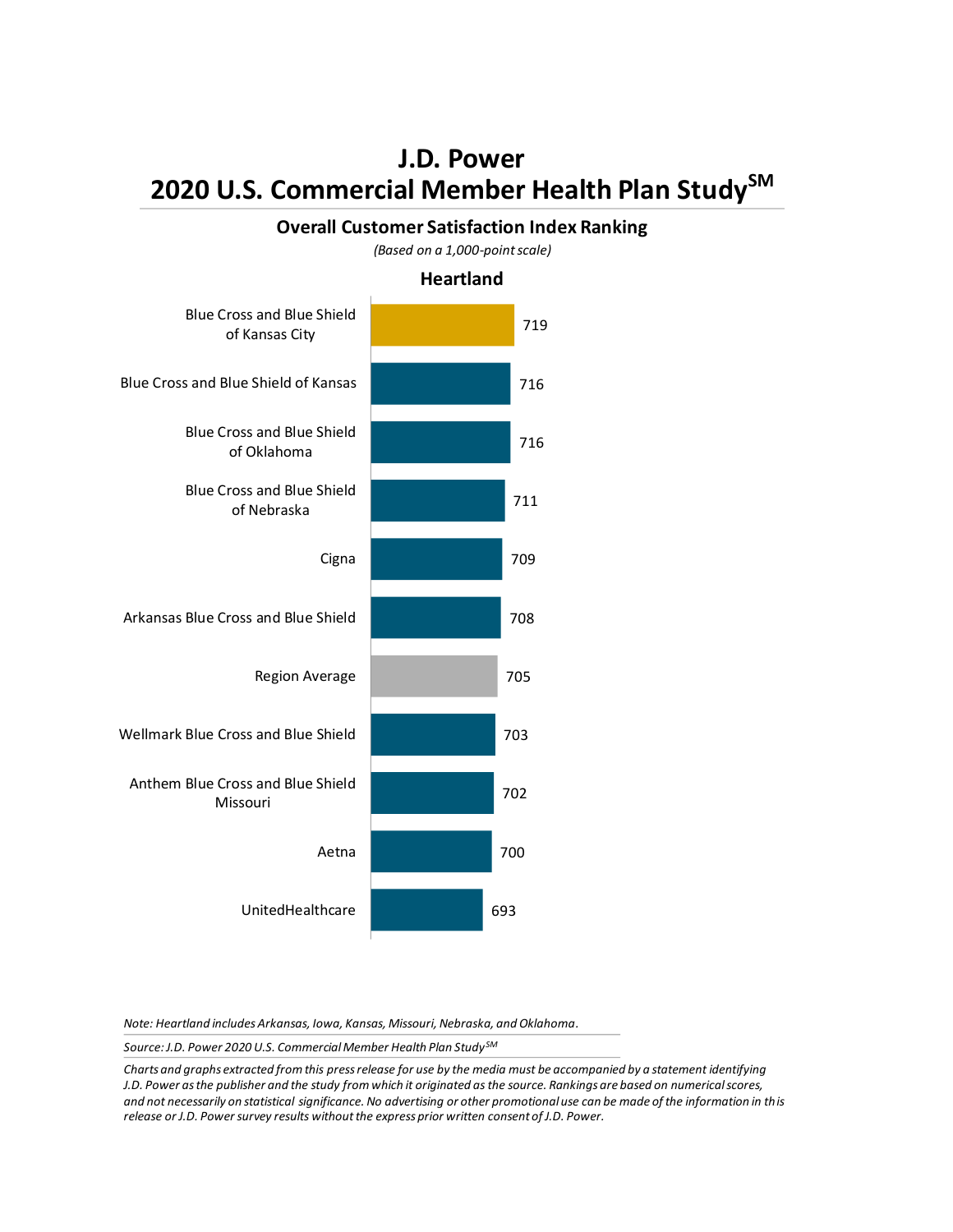#### **Overall Customer Satisfaction Index Ranking**



*(Based on a 1,000-point scale)*

*Source: J.D. Power 2020 U.S. Commercial Member Health Plan Study SM*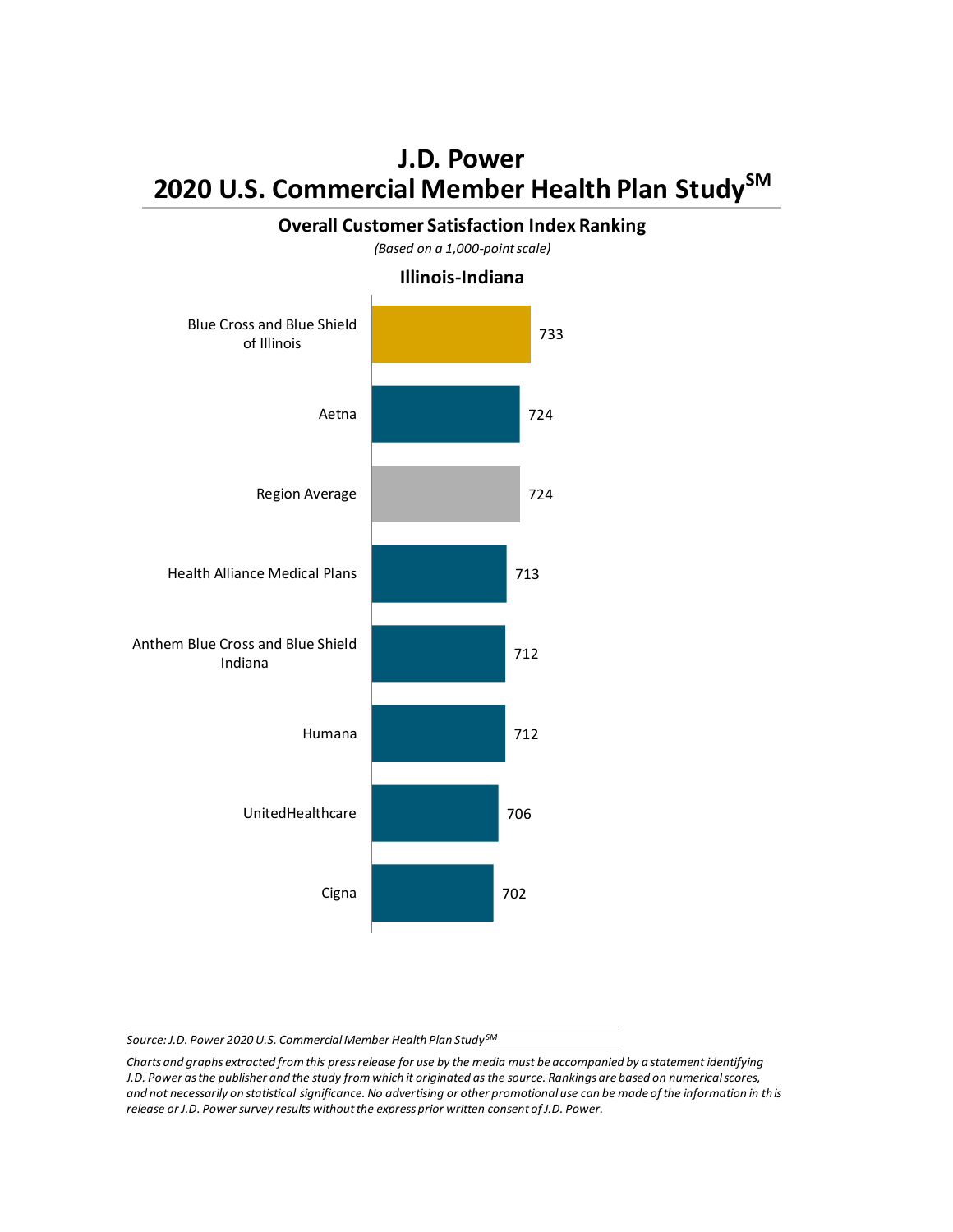## 802 737 732 718 705 688 Kaiser Foundation Health Plan CareFirst BlueCross BlueShield Region Average Cigna UnitedHealthcare Aetna *(Based on a 1,000-point scale)* **Maryland**

**Overall Customer Satisfaction Index Ranking**

*Source: J.D. Power 2020 U.S. Commercial Member Health Plan Study SM*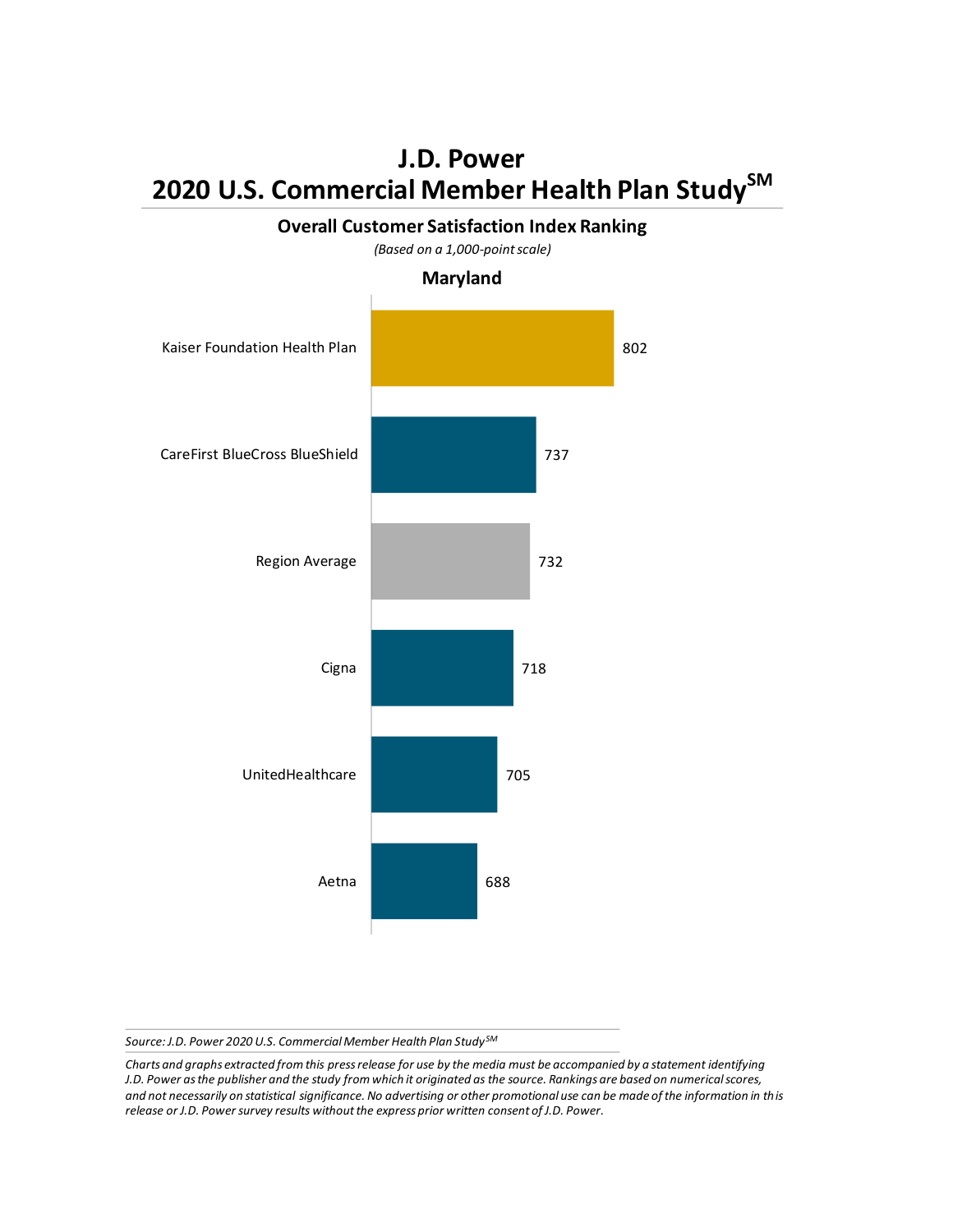# 722 711 707 689 676 Blue Cross and Blue Shield of Massachusetts Region Average Harvard Pilgrim Health Care Tufts Associated Health Plans Cigna *(Based on a 1,000-point scale)* **Massachusetts**

**Overall Customer Satisfaction Index Ranking**

*Source: J.D. Power 2020 U.S. Commercial Member Health Plan Study SM*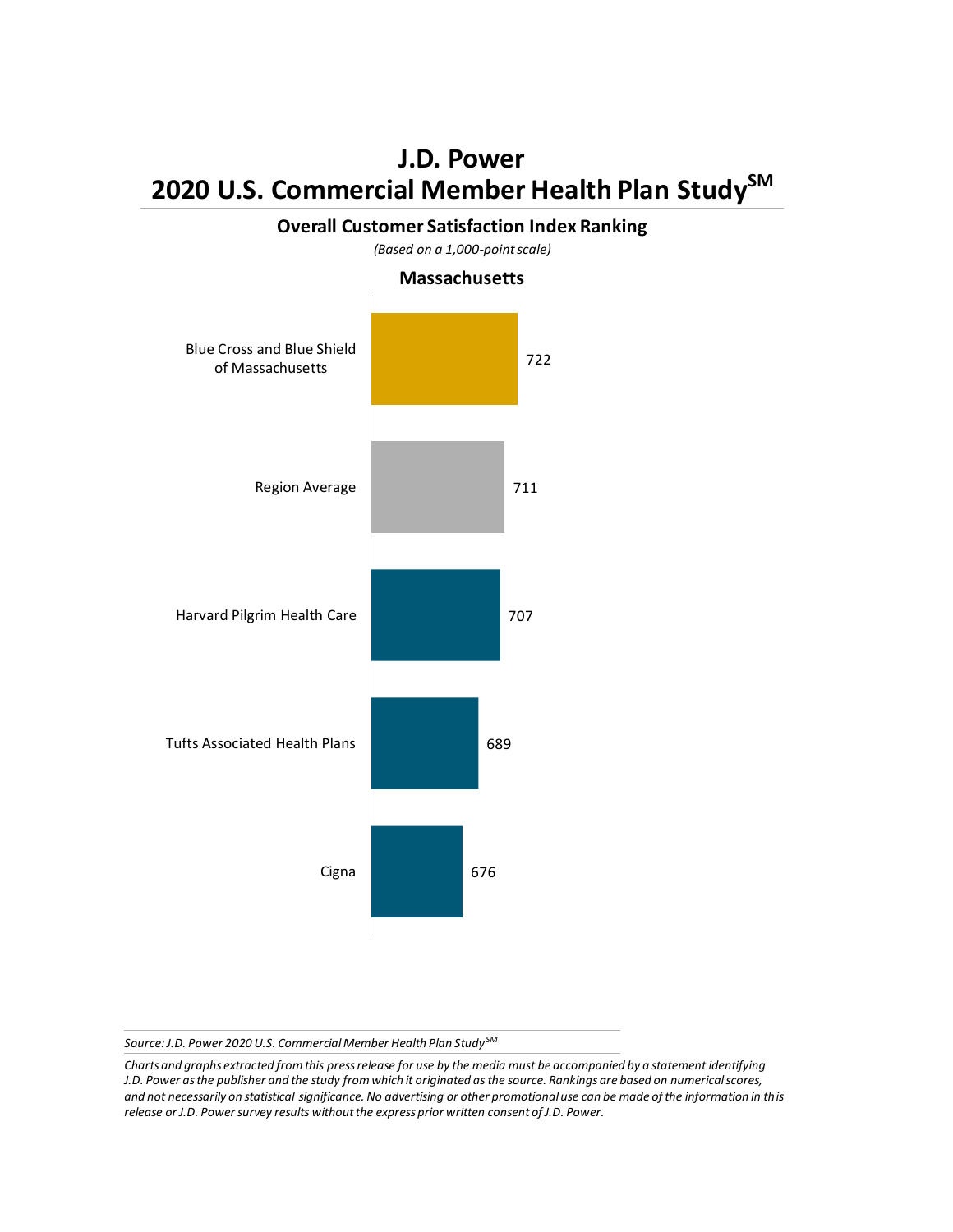

**Overall Customer Satisfaction Index Ranking**

*Source: J.D. Power 2020 U.S. Commercial Member Health Plan Study SM*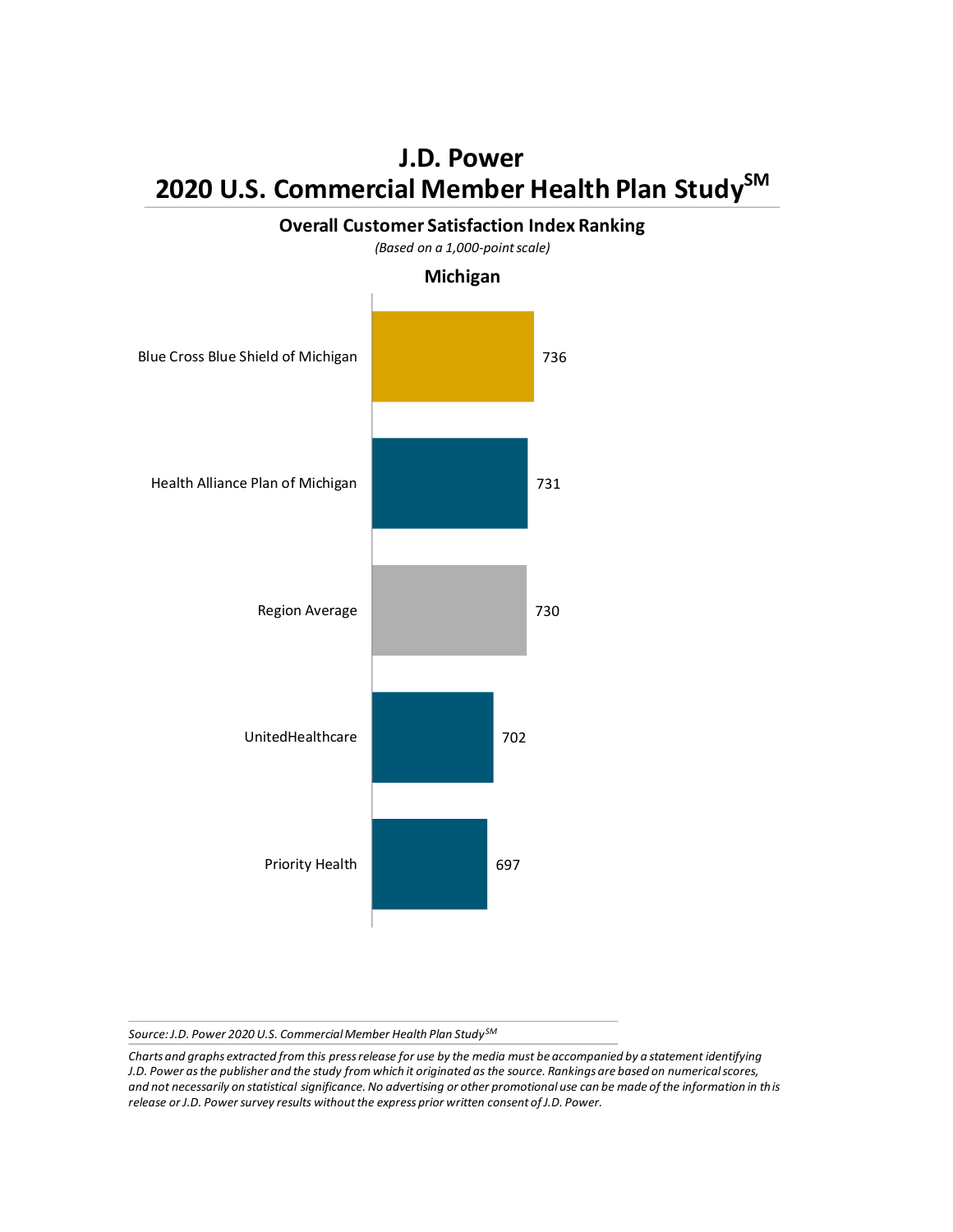#### **Overall Customer Satisfaction Index Ranking**

*(Based on a 1,000-point scale)*



**Minnesota-Wisconsin**

*Source: J.D. Power 2020 U.S. Commercial Member Health Plan Study SM*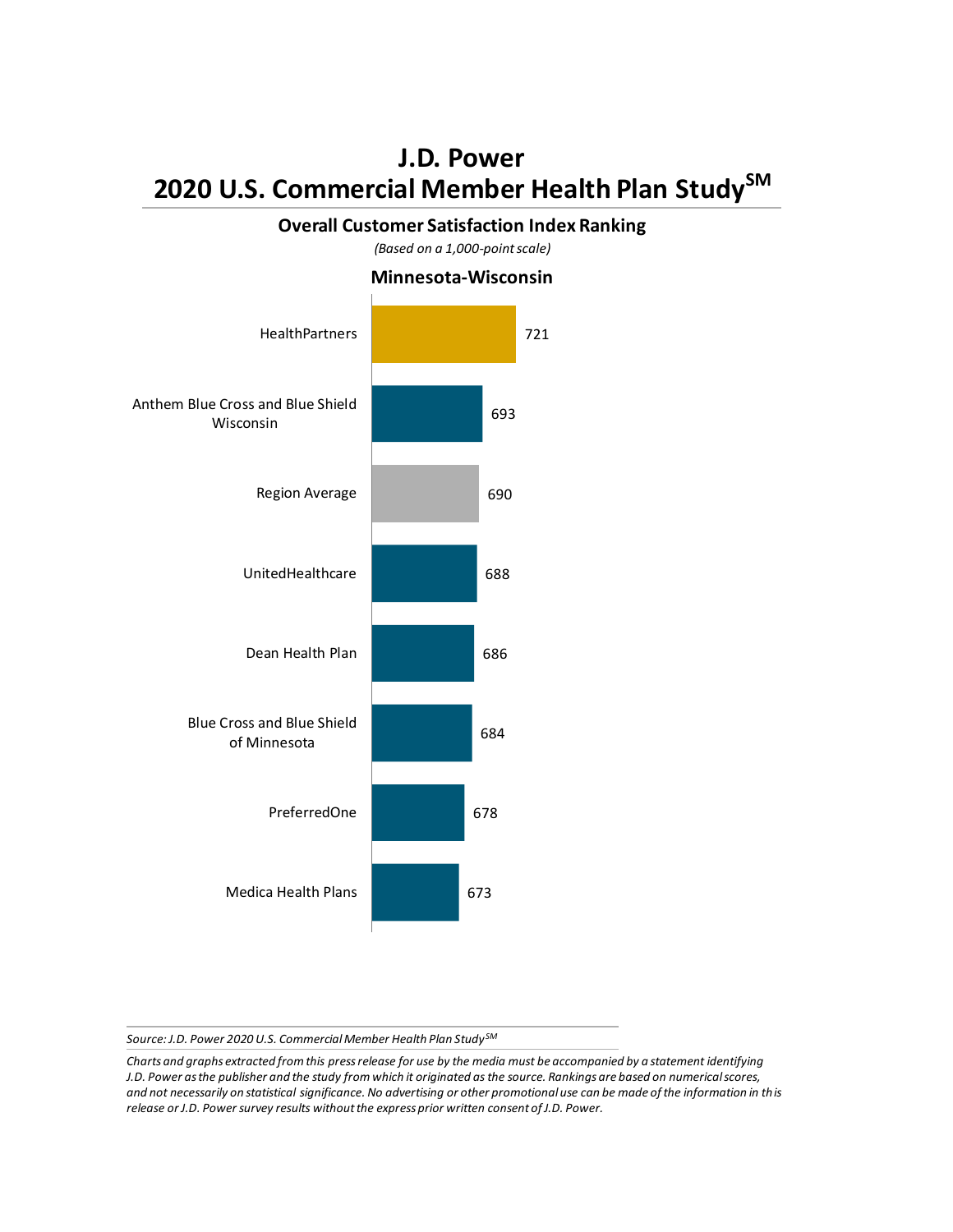## 723 723 719 716 708 707 697 Regence BlueCross BlueShield of Utah **SelectHealth** Blue Cross and Blue Shield of Montana Region Average UnitedHealthcare Blue Cross of Idaho Aetna *(Based on a 1,000-point scale)* **Mountain**

**Overall Customer Satisfaction Index Ranking**

*Note: Mountain includes Idaho, Montana, Utah, and Wyoming.*

*Source: J.D. Power 2020 U.S. Commercial Member Health Plan Study SM*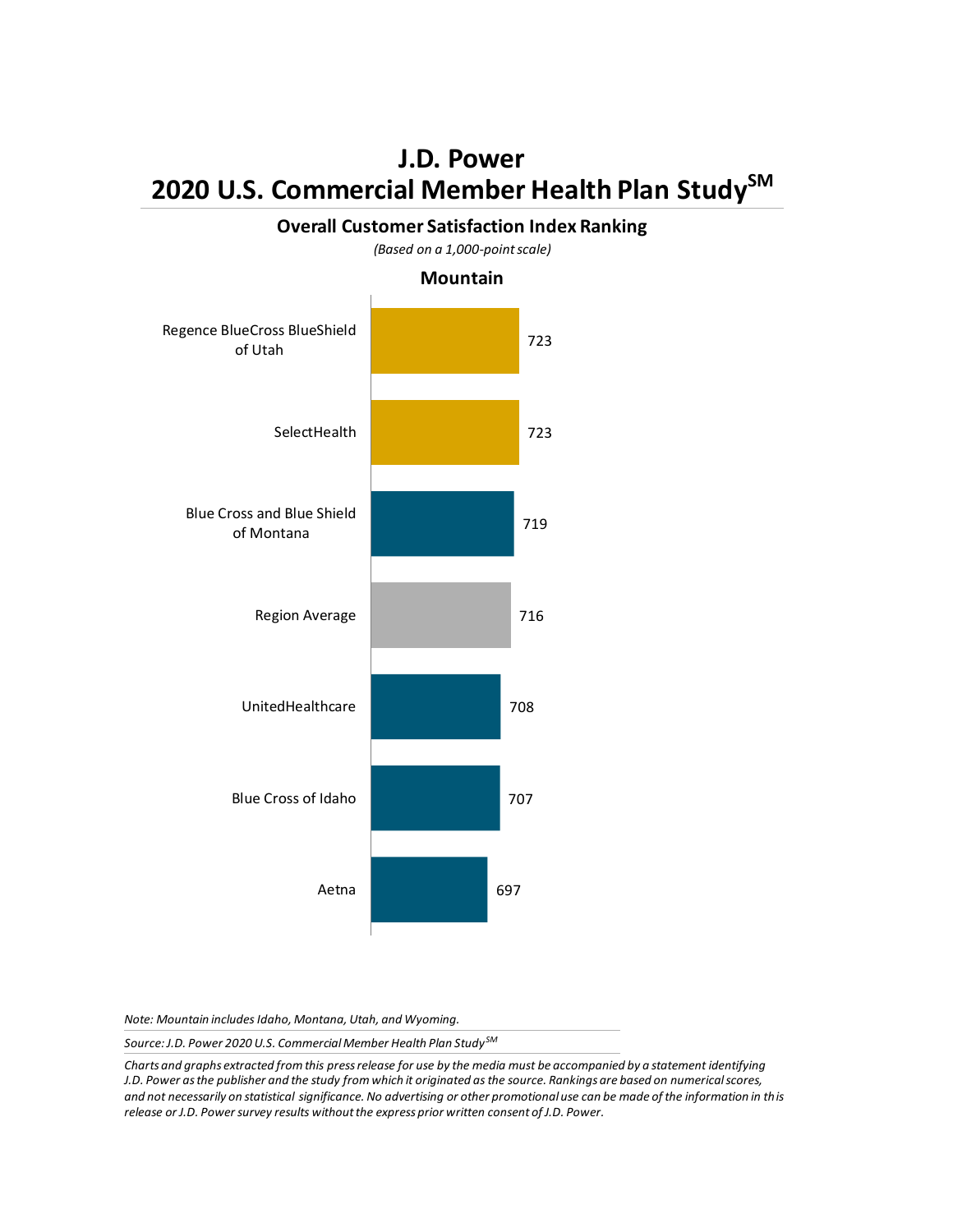

**Overall Customer Satisfaction Index Ranking**

*Source: J.D. Power 2020 U.S. Commercial Member Health Plan Study SM*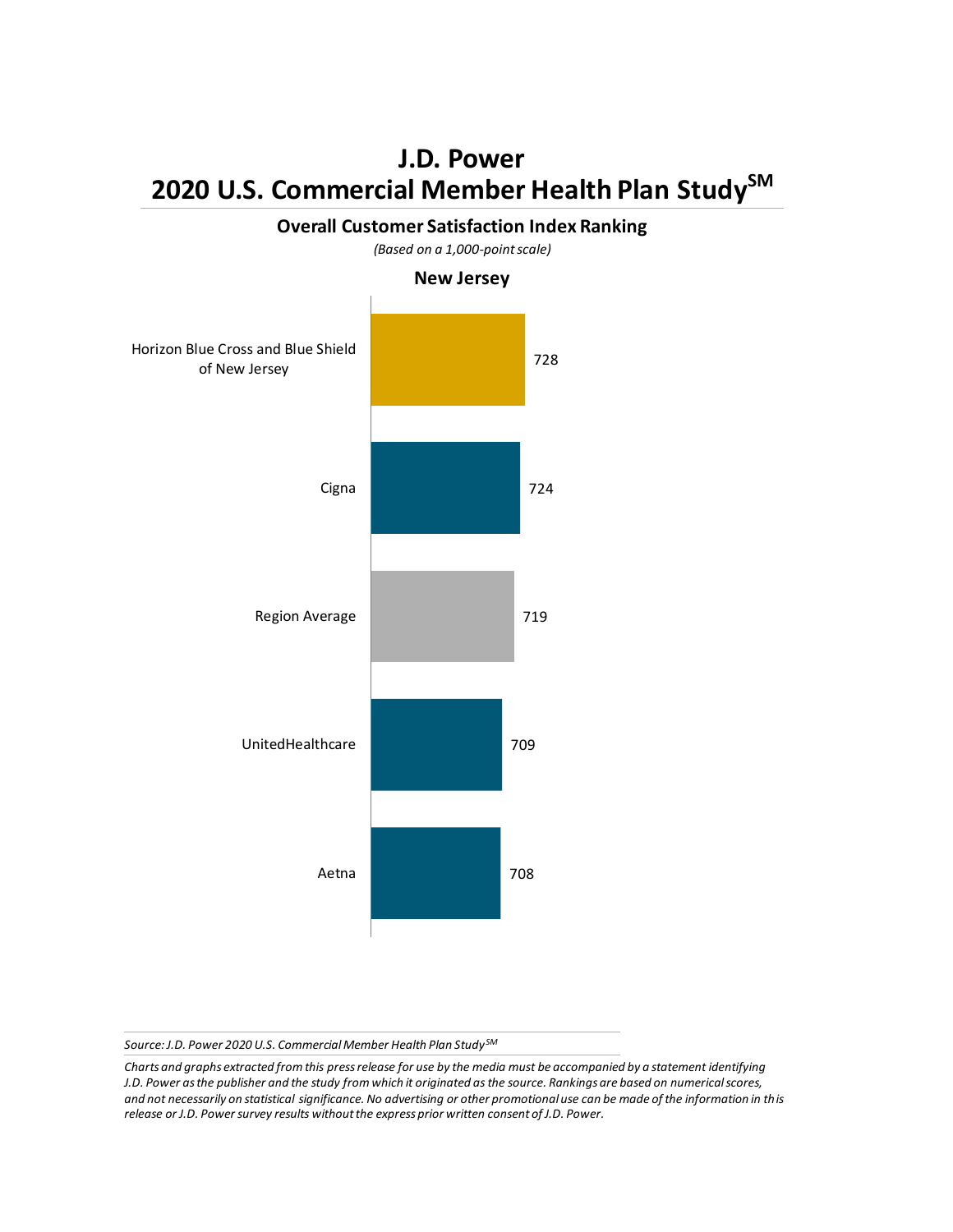#### **Overall Customer Satisfaction Index Ranking**

*(Based on a 1,000-point scale)*

**New York**



*Source: J.D. Power 2020 U.S. Commercial Member Health Plan Study SM*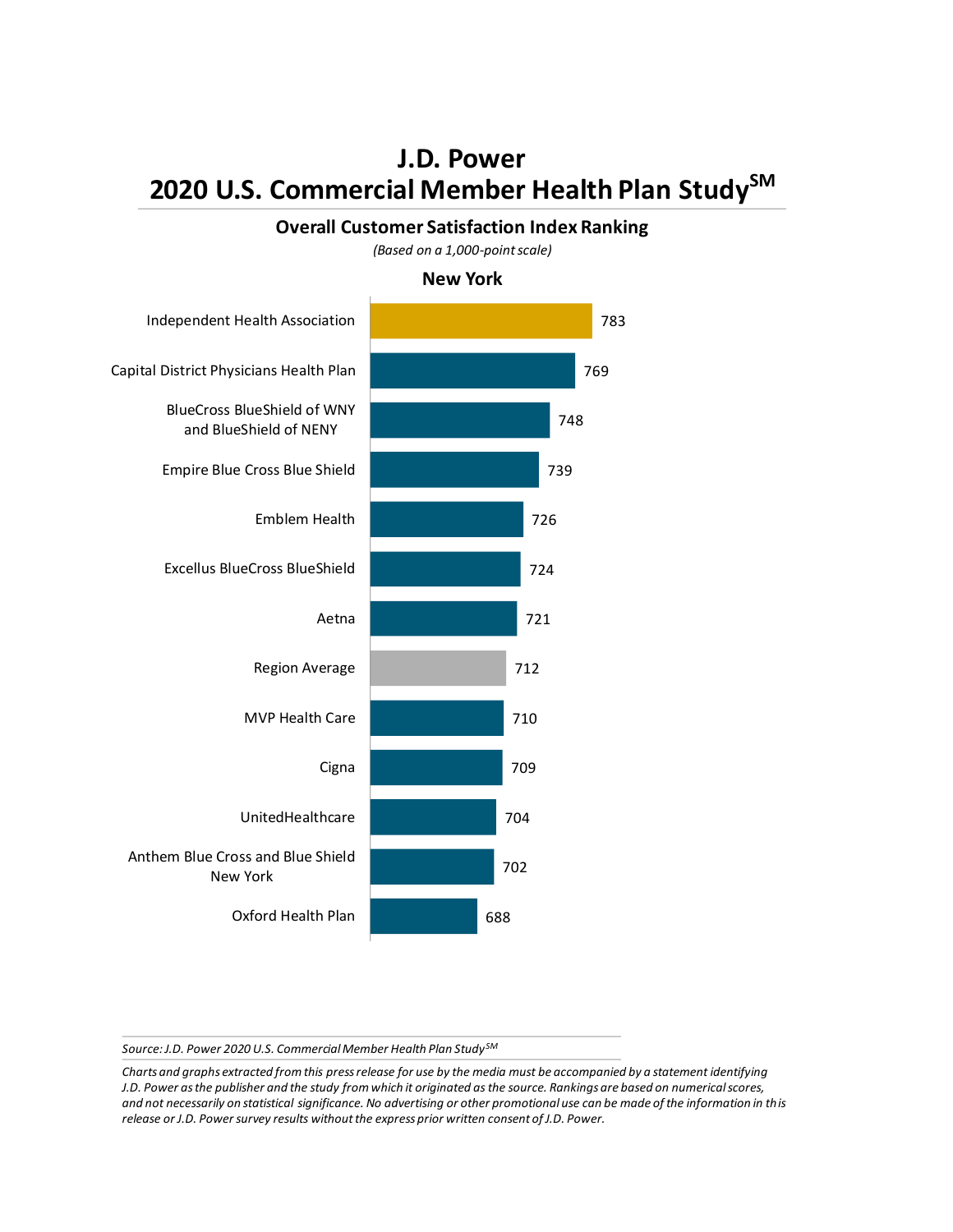

**Overall Customer Satisfaction Index Ranking**

*Note: Northeast includes Connecticut, Maine, New Hampshire, Rhode Island, and Vermont.*

*Source: J.D. Power 2020 U.S. Commercial Member Health Plan Study SM*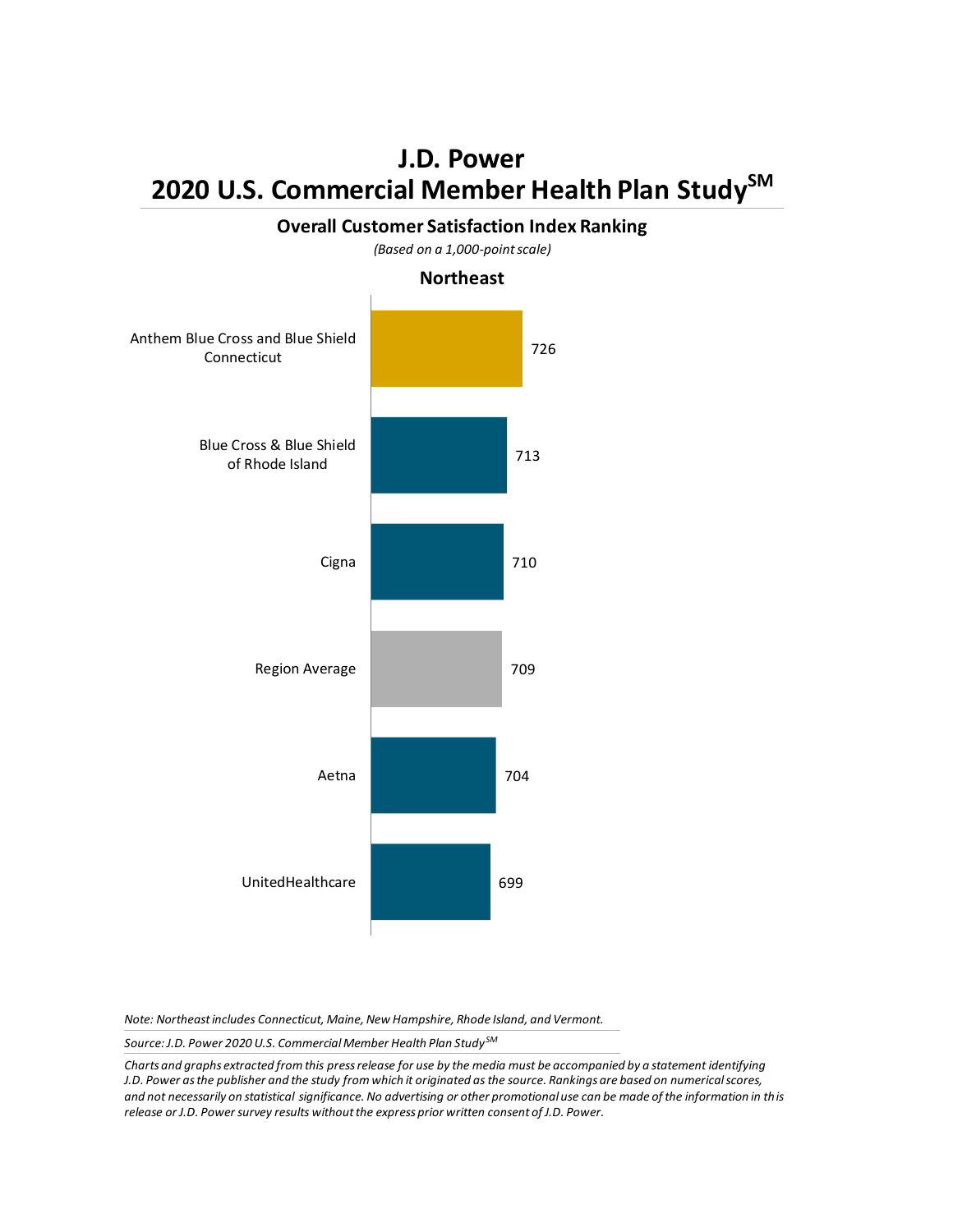#### **Overall Customer Satisfaction Index Ranking** *(Based on a 1,000-point scale)*

739 727 720 709 703 698 696 688 664 Kaiser Foundation Health Plan Regence BlueCross BlueShield of Oregon Providence Health Plan Region Average Regence BlueShield Premera Blue Cross Aetna Cigna UnitedHealthcare **Northwest**

*Note: Northwest includes Oregon and Washington.*

*Source: J.D. Power 2020 U.S. Commercial Member Health Plan Study SM*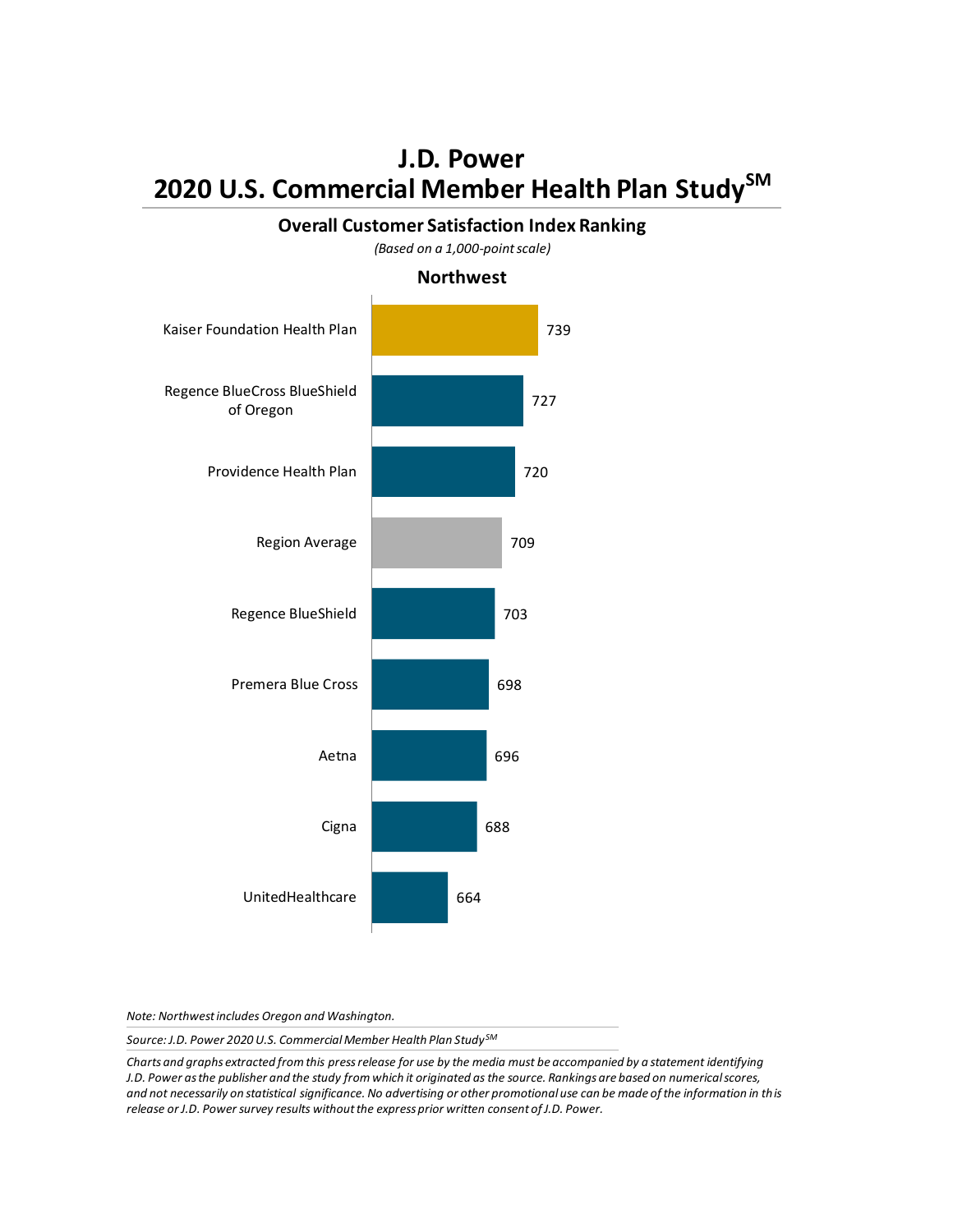

**Overall Customer Satisfaction Index Ranking**

*Source: J.D. Power 2020 U.S. Commercial Member Health Plan Study SM*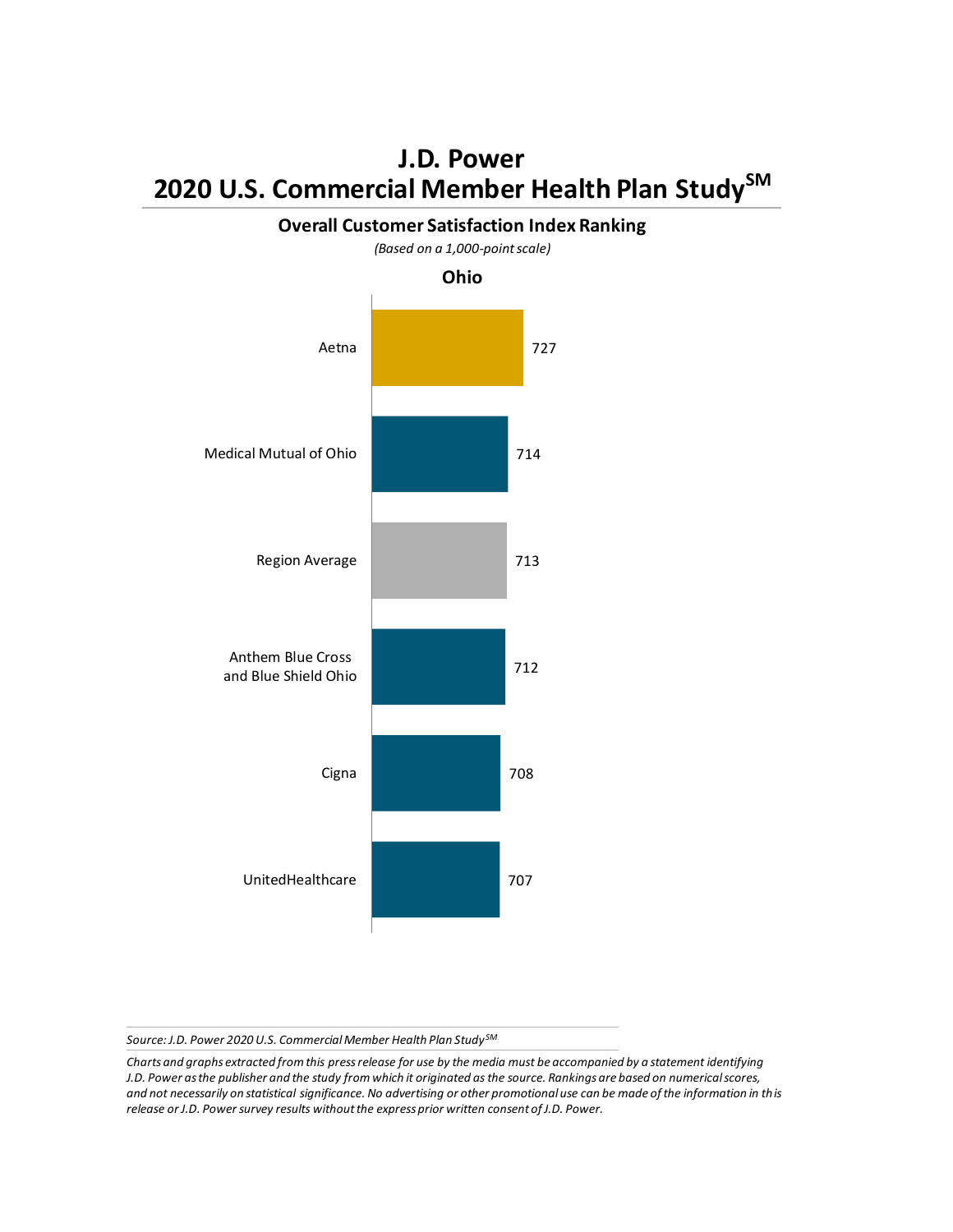#### **Overall Customer Satisfaction Index Ranking**



*(Based on a 1,000-point scale)*

*Source: J.D. Power 2020 U.S. Commercial Member Health Plan Study SM*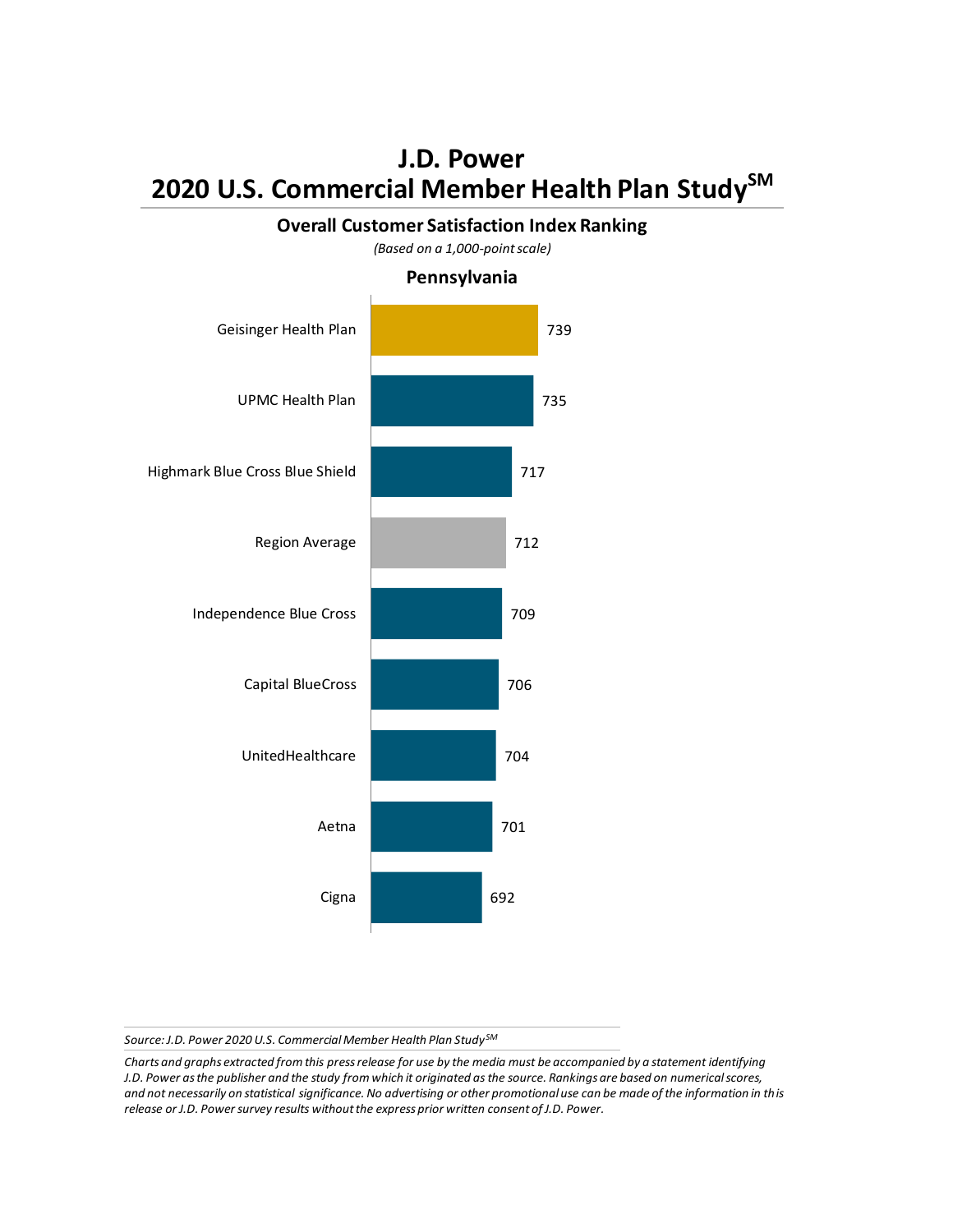#### **Overall Customer Satisfaction Index Ranking**

*(Based on a 1,000-point scale)*

#### **South Atlantic**



*Note: South Atlantic includes Georgia, North Carolina, and South Carolina.*

*Source: J.D. Power 2020 U.S. Commercial Member Health Plan Study SM*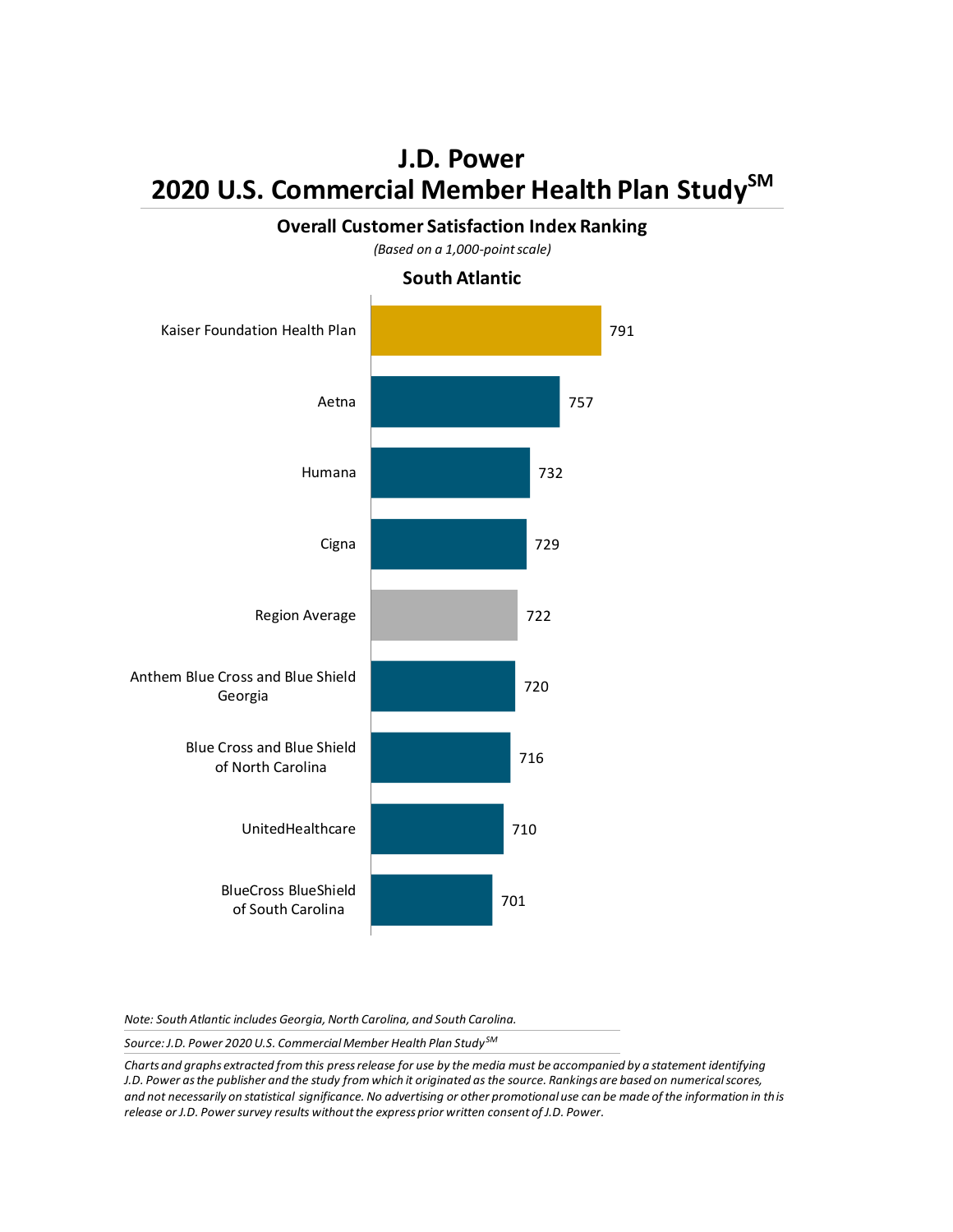#### **Overall Customer Satisfaction Index Ranking**



*(Based on a 1,000-point scale)*

*Note: Southwest includes Arizona, Nevada, and New Mexico.*

*Source: J.D. Power 2020 U.S. Commercial Member Health Plan Study SM*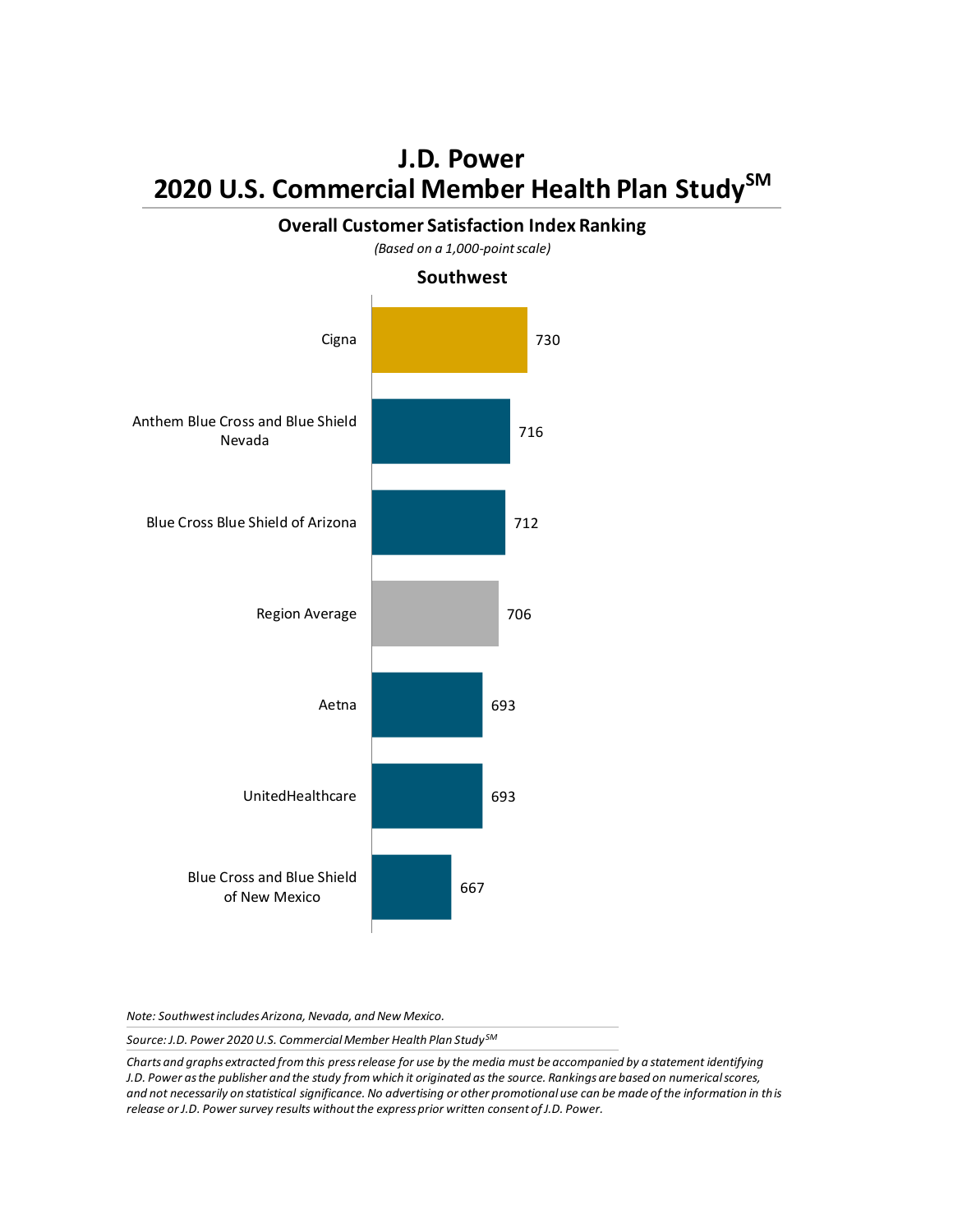

**Overall Customer Satisfaction Index Ranking**

*Source: J.D. Power 2020 U.S. Commercial Member Health Plan Study SM*